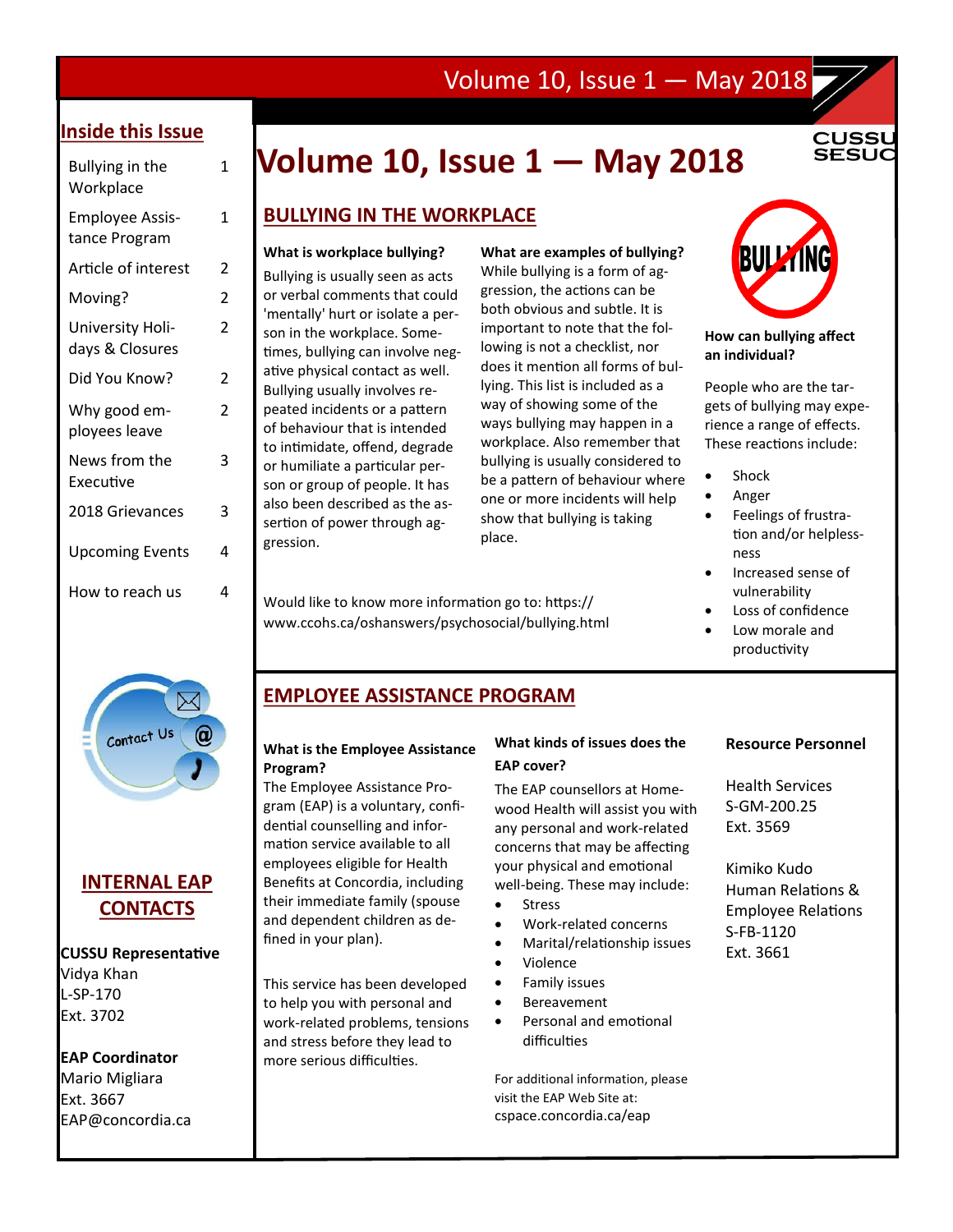### Volume 10, Issue 1 — May 2018

#### **Page 2**

#### **ARTICLE OF INTEREST IN OUR CA**

#### **Planning your vacations:**

#### **Article 27.12**

The employee who wishes to schedule her/his annual vacation must inform her/his immediate supervisor of the chosen vacation period no later than May 1st of each year.

a) The immediate supervisor plans vacation within his department according to the seniority of employees having indicated their chosen vacation period and service requirements. This plan is posted on May 15th.

For the complete article go to www.cussu.net and click on Collective Agreement.

#### **DID YOU KNOW?**

#### **April 30 is the deadline for your 2017 health, vision and dental care claims.**

Submit your claims to Desjardins Financial Security by mail or online. Here is the link if you need more information; [https://](https://cspace.concordia.ca/content/shared/en/news/main/stories/2018/04/04/april-30-deadline-2017-health-vision-dental.html) [cspace.concordia.ca/content/shared/en/news/](https://cspace.concordia.ca/content/shared/en/news/main/stories/2018/04/04/april-30-deadline-2017-health-vision-dental.html) [main/stories/2018/04/04/april](https://cspace.concordia.ca/content/shared/en/news/main/stories/2018/04/04/april-30-deadline-2017-health-vision-dental.html)-30-deadline-2017-health-vision-[dental.html](https://cspace.concordia.ca/content/shared/en/news/main/stories/2018/04/04/april-30-deadline-2017-health-vision-dental.html)

Claims from May 1, 2018, and beyond **must be sent to Sun Life**. You can also start using your new Sun Life card for direct payment as of May 1.

#### **CUSSU Website**

Last summer a new website was created for CUSSU as the old website was out of date. Please visit the new website at [www.cussu.net](http://www.cussu.net)

#### **CUSSU Facebook**

Last summer a Facebook page was created for CUSSU. There are currently 98 members who have joined. Please sign up as

#### **WHY GOOD EMPLOYEES LEAVE?**

by [PrecisionAdmin](https://www.precisionstaffingusa.com/author/nathandougan/) (Precision Staffing Services) | Apr 26, 2013 |

A study came up with this surprising finding: If you're losing good people, look to their immediate supervisor. More than any other single reason, he is the reason people stay and thrive in an organization. And he's the reason why they quit, taking their knowledge, experience and contacts with them. Often, straight to the competition. "People leave managers not companies," write the authors Marcus Buckingham and Curt Coffman. "So much money has been thrown at the challenge of keeping good people – in the form of better pay, better perks and better training – when, in the end, turnover is mostly a manager issue." If you have a turnover problem, look first to your managers and supervisors. Beyond a point, an employee's primary need has less to do with money, and more to do with how he's treated and how valued he feels. Much of this depends directly on the immediate manager.

#### **MOVING?**

We all hate moving… With infinite things to remember, like changing your address in dozens of places, it can get tedious! But please remember to update CUSSU if you are moving. If you change positions, go on a temporary assignment, leave of absence, study leave, or if you leave the university permanently, please let us know. Email, telephone, snail mail, or carrier pigeon will work. It is important for CUSSU to be able to keep track of our members' movement in order to protect the positions.





**CUSSU SESUC** 

**Contributors to this Newsletter**

Donna Fasciano, Maria Fasciano, Laurel Leduc, Vidya Khan & Arlene Zimmerman

### **University Holidays & Closures for 2018-2019**

Mon. May 21, 2018 Mon. June 25, 2018 Mon. July 2, 2018 Mon. Sept. 3, 2018 Mon. Oct. 8, 2018 Mon. Dec. 24, 2018 Mon. Dec. 25, 2018 Tues. Dec. 26, 2018 Wed. Dec. 27, 2018 Thurs. Dec. 28, 2018 Fri. Dec. 29, 2018 Mon. Dec. 31, 2018 Tues. Jan. 1, 2019 Wed. Jan. 2, 2019 Fri. Mar. 1, 2019 Fri. Apr. 19, 2019 Mon. Apr. 22, 2019

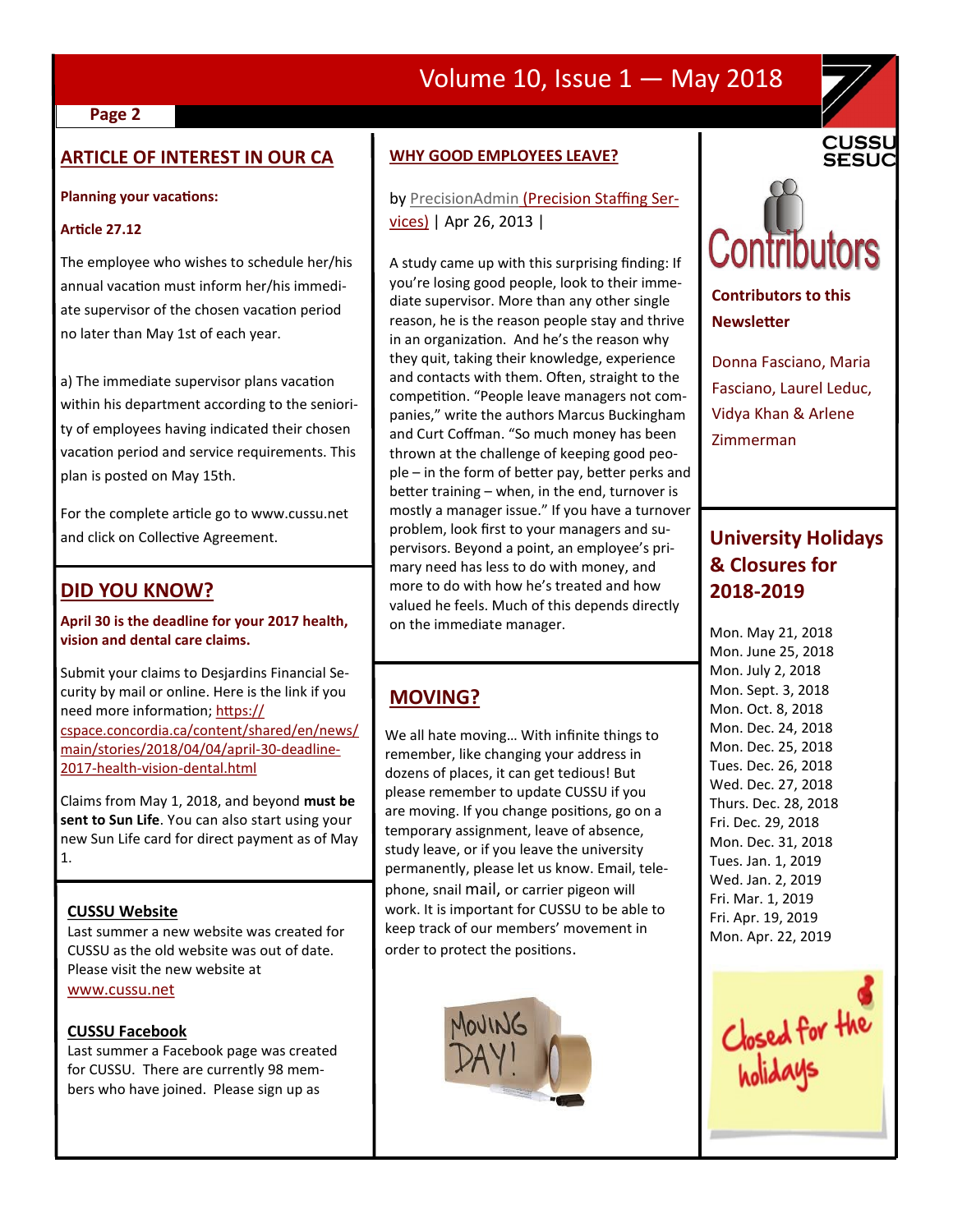## Volume 10, Issue 1— May 2018



#### **CUSSU NEWS FROM COUNCIL SESUC**

#### **by Arlene Zimmerman**

**News from Executive** 

As a result of the Grievance Officer's heavy workload, a few of the other Executive members also accompanied members at their meetings in HR with their supervisor.

Mr. Guillaume Forest-Allard, our CSN Representative has been an extraordinary help since he started working with CUSSU.

#### **VP Health and Safety**

There have been reports of a foul odor in the Hall building. Unfortunately the odor seems to come and go sporadically making it hard to track down. If you have any leads on the source, please contact us.

#### **Charitable Donations**

4 charitable organizations were chosen (Chez Doris, Herstreet, Multi Faith/ Emergency Food Fund and the SPCA and were given \$100 each.



#### **International Women's Day**

Event of March 8<sup>th</sup> there was a coffee break held in LB and CJ Atriums. This event was well attended and appreciated by members.

there is interesting and informative items added concerning our union.

#### **Nego Project**

After our Executive collected, compiled and examined email requests from our membership, the new Nego project (demands)

#### **Operating Budget**

Our 2018 Operating Budget was also approved at the AGM on February 26, 2018, in addition to election of Executive and Council members.

#### **Employee Assistance Program (EAP)**

The statistics for the last quarter showed that the user rate was up for staff and more people accessed the service for the **Return to Work** category (people who have been away from the workplace for a while). The highest stats were for anxiety and work related stress. Ms. Amy Fish – Ombudsperson for Concordia has joined the Committee as a resource person in 2017.

#### **Upcoming arbitration**

April 23, 2018 – Member dismissed during trial period September 28, 2018 – Blackout Periods (2 grievances) October 26, 2018 – Salary Insurance

November 27, 2018 – JEP, Refusal of Unpaid Leave, Closure of Position, Performing work of two positions, Constructive dismissal (5 grievances related to one member and the department) March 25, 2019 – Job Re-Evaluation

The Grievance Committee working in tandem with our CSN Representative, Guillaume Forest-Allard, determine the merits of the grievance before moving to arbitration. Arbitration is a very demanding process. Before the hearing there is a vast amount of preparatory work. All facts must be verified and witnesses need to be prepared before they testify before the judge. Arbitration is much like going before the courts.

#### **Page 3**

#### **Members of the Grievance Committee**

Laurel Leduc, Donna Fasciano, and Jennifer Muir have been busy this year with the number of current grievances and the impact they have on the member and the members of CUSSU. For 2018 we have filed 8 grievances thus far. We recently withdrew one grievance as it was settled in accordance with the Collective Agreement. There are an additional 37 outstanding grievances from previous years that we are still working on, some of which have been scheduled or arbitration or mediation.

#### **GRIEVANCES TO DATE FOR 2018**

| 2018-01 | Article 19 & 20 | Letter in employee file                         |
|---------|-----------------|-------------------------------------------------|
| 2018-02 | Article 39      | Temporary employee                              |
| 2018-03 | Article 5 & 19  | Non-discrimination-letter in em-<br>ployee file |
| 2018-04 | Article 5 & 38  | Non-discrimination-Classification<br>& wages    |
| 2018-05 | Article 15      | Job posting                                     |
| 2018-06 | Article 3 & 15  | Definition of terms-job posting                 |
| 2018-07 | Article 5 & 15  | Non-discrimination-job posting<br><b>CLOSED</b> |
| 2018-08 | Article 5 & 19  | Letter in employee file                         |